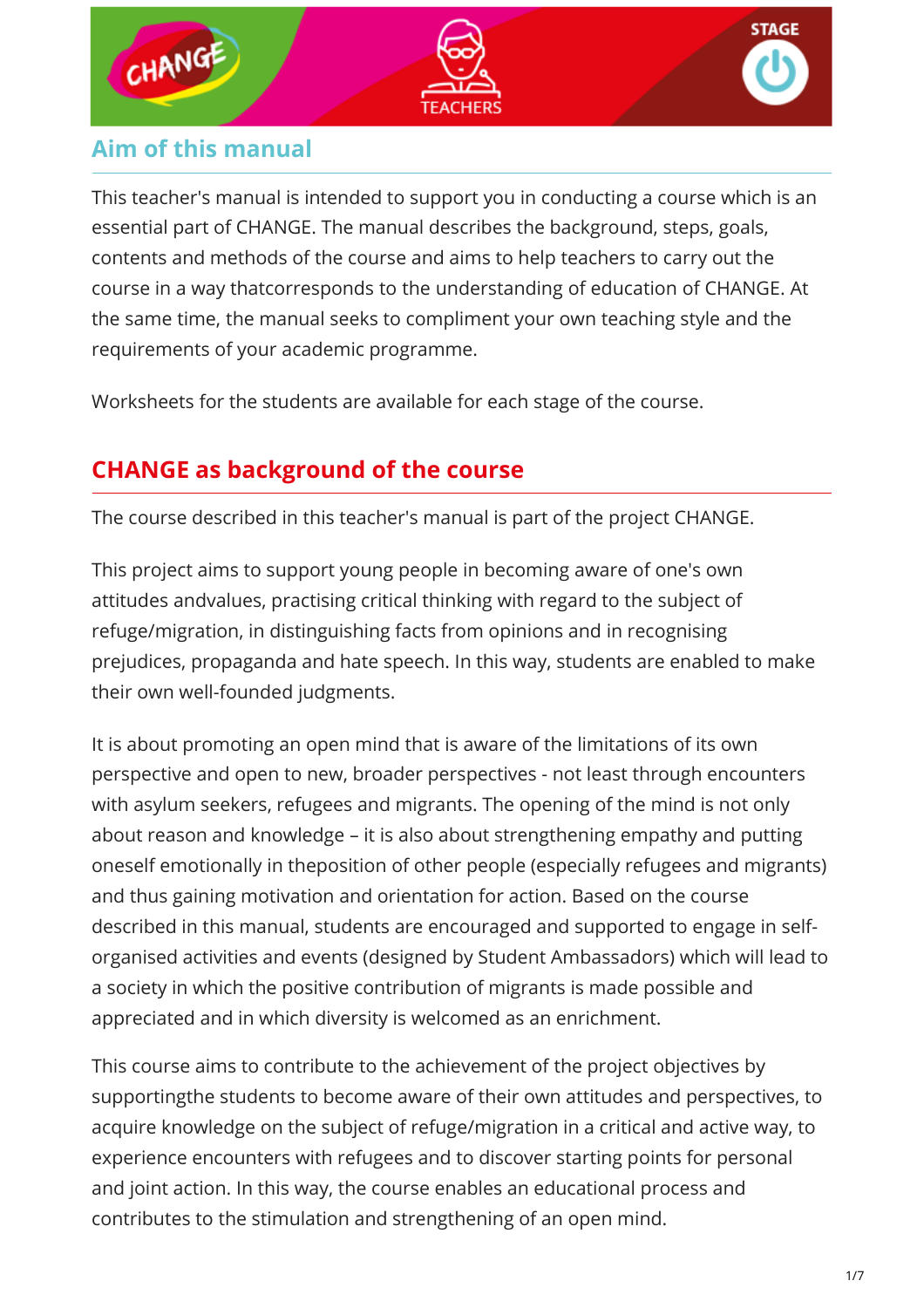

# **Our approach to Education**

The course is based on an approach to education that can be outlined as follows: Education…

- $\checkmark$  is more than the acquisition of pure factual knowledge (as important as this is) provides orientation, endows the ability to make judgements (also value judgments) in a complex world
- $\checkmark$  supports the development of attitudes and values with a motivational force enables participants to include their own feelings in the formation of judgements in an appropriate way (critical thinking is not a process free of emotions - emotions can give orientation, but they can also lead astray)
- $\checkmark$  needs surprising and irritating information and experiences that productivelyquestion prejudices, stereotypes, previous (false) knowledge and existing orientations
- $\checkmark$  needs wide-ranging "real" experiences and their personal and common reflection
- $\checkmark$  needs in particular "social" experiences gained in interpersonal encounter and common practice
- $\checkmark$  is not a pure one-sided teaching process, but is self-education that requires support,accompaniment and guidance from other people.

## **Course structure**

The course is divided into 6 stages (at least 45 minutes per stage). This is the time required to achieve the above objectives. Depending on the situation and requirements ofthe class, you can extend the course so that e.g. for one unit of this course, two school lessons can be used. In the stages there are several exercises. If time permits, it is possible and recommended to use all the exercises or as many exercises as possible. If time does not allow, you can of course select exercises.

No matter how much time you can invest, it is important to keep the order of the 6 stages,because the stages and their exercises build on each other. Of course you can then adapt the different lessons and exercises differently according to your needs.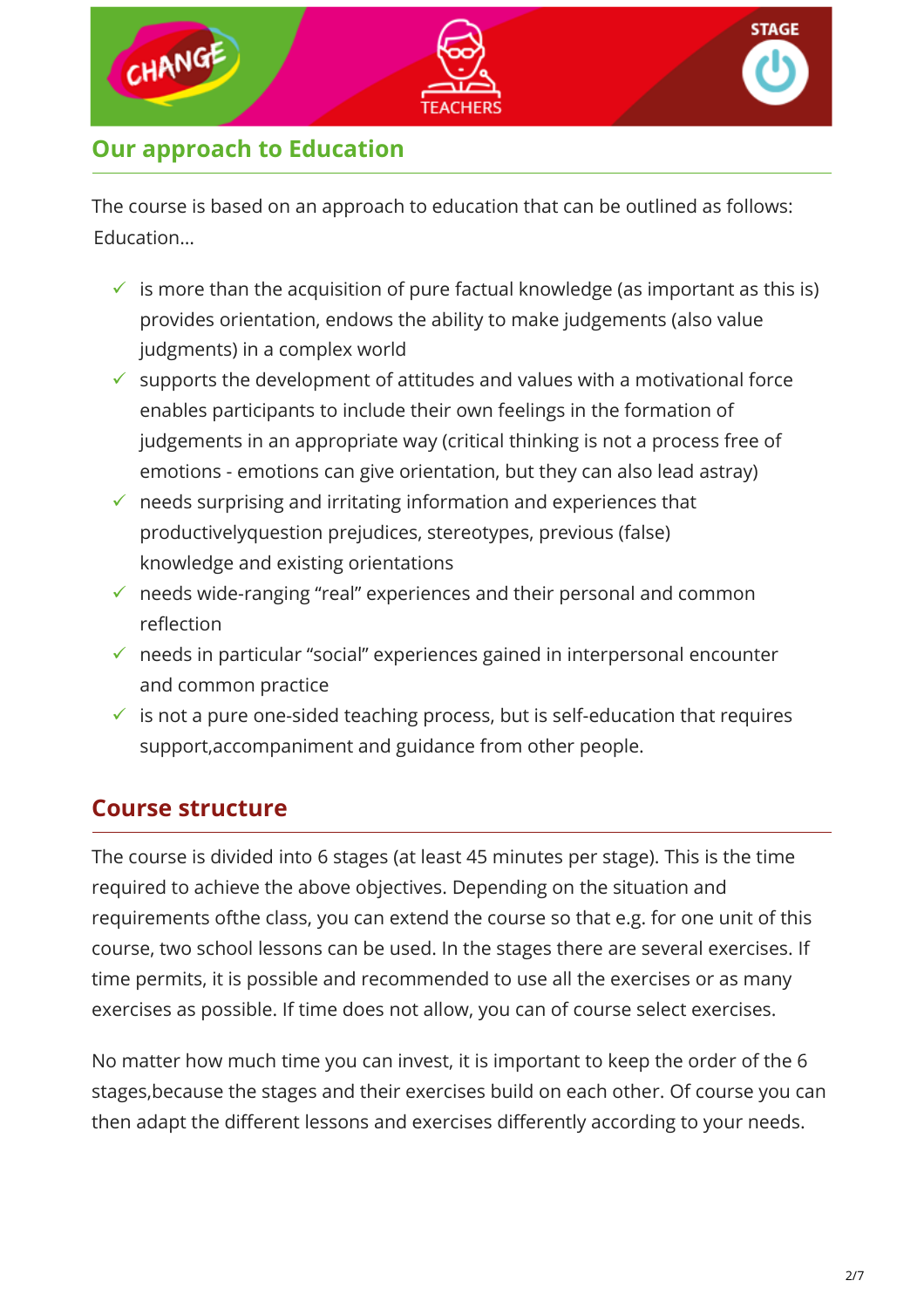

#### **In stage 1**

the students become aware of their own value orientations and experiences with the topic of refuge and migration and develop relevant questions - and become curious and open for the issue.

## **In stage 2**

the students practise how to critically process information and how to acquire knowledge about the issue of refuge and migration.

#### **In stage 3**

gives students the opportunity to put themselves in the shoes of refugees and thereby gain meaningful knowledge and empathy – through testimonies and, ifpossible, through a real encounter.

## **In stage 4**

students get to know relevant normative principles (e.g. human rights) and practise making well-founded judgments and representing them in confrontation with others.

## **In stage 5**

students learn to deal with prejudices, depreciation and discrimination and develop strategies to counter discrimination and hate speech.

## **In stage 6**

is about recognizing one's own possibilities and realistic starting points for personal and common action.

## **Stage structure**

Each stage consists of several steps that build on each other. You will find a paragraph at the beginning or at the end of each stage that explains the transition from the previous stage and a reflection exercise at the end of each lesson.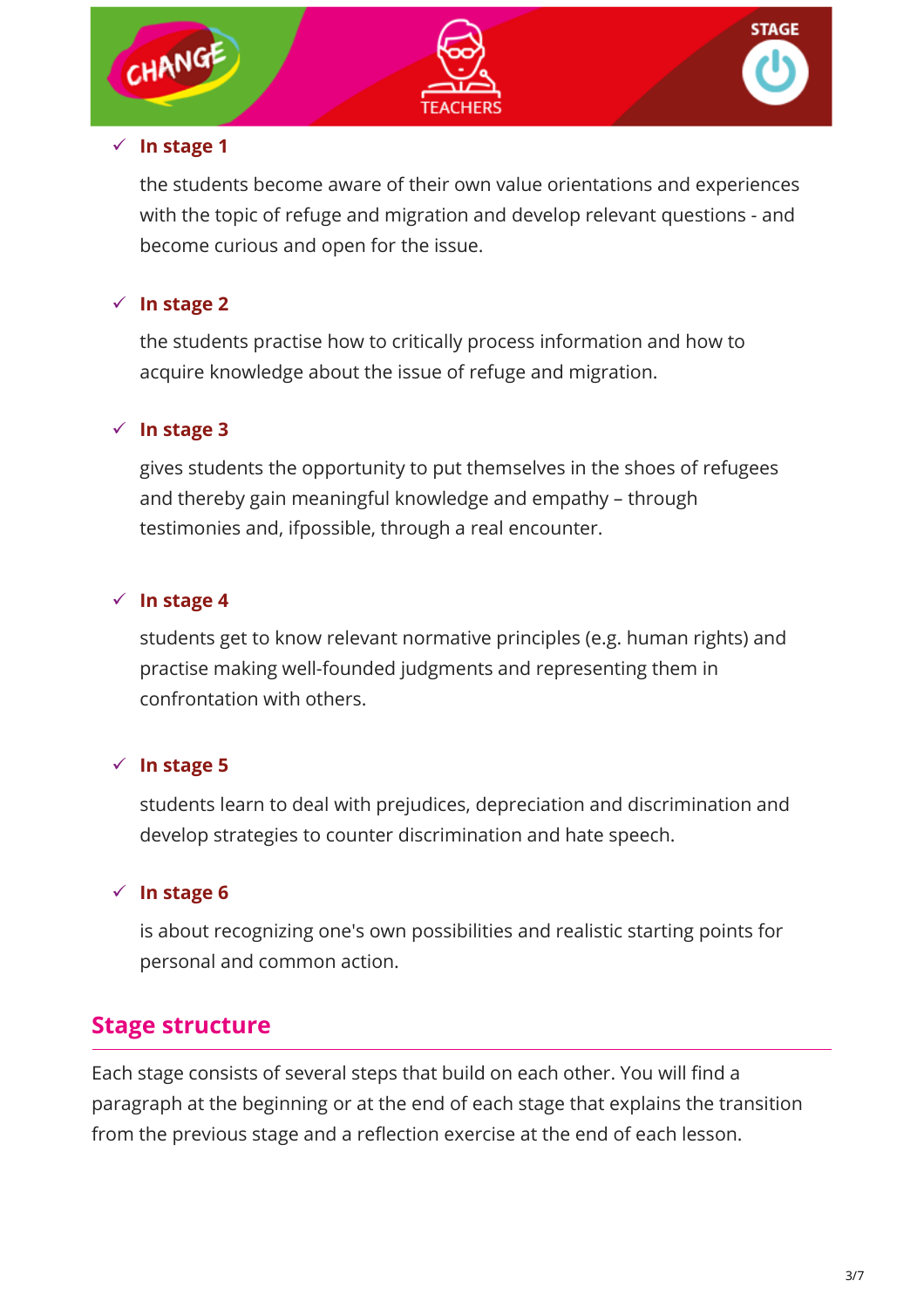

The reflection exercise for the students always proposes two different elements:



to take a photograph of a suitable object, a symbol or even a drawing that the student made;



and to note down a short answer to a particular question.

It would be very helpful, if students can document both (photographs and notes) in an online "diary" for themselves. The diary can be online, but you can also choose that the students use a physical notebook or journal. In the last lesson, the content of this diary is taken up again.

# **Preparation of the course**

## **Situation of your class**

The course deals with the constructive handling of diversity in different respects and wants to encourage openness towards supposed or actual otherness.

#### **Therefore, please take some time to assess the situation of your class:**

- $\checkmark$  What is the current composition of your class with regard to the social, ethnic and culturalcharacteristics of the students?
- $\checkmark$  Were or are there conflicts related to these differences?

#### **Please assess the quality and intensity of these conflicts (if there are any):**

 $\checkmark$  Are the conflicts so serious that they do not allow an open engagement with the issues of diversity/migration? If you look at the goals and exercises of this course: do you suspect that the students do not even open up because of the existing conflicts and do not engage in open discussion at all? Or is it possible that they may get involved, but the existing conflicts can intensify and lead to a situation where students hurt themselves or each other?

If so, it does not make sense to conduct the course because it does not lead to an opening of the mind and can hurt people. In this case it is necessary to transform the existing conflicts with recognized methods of conflict management and, if necessary, with professional support, so that an open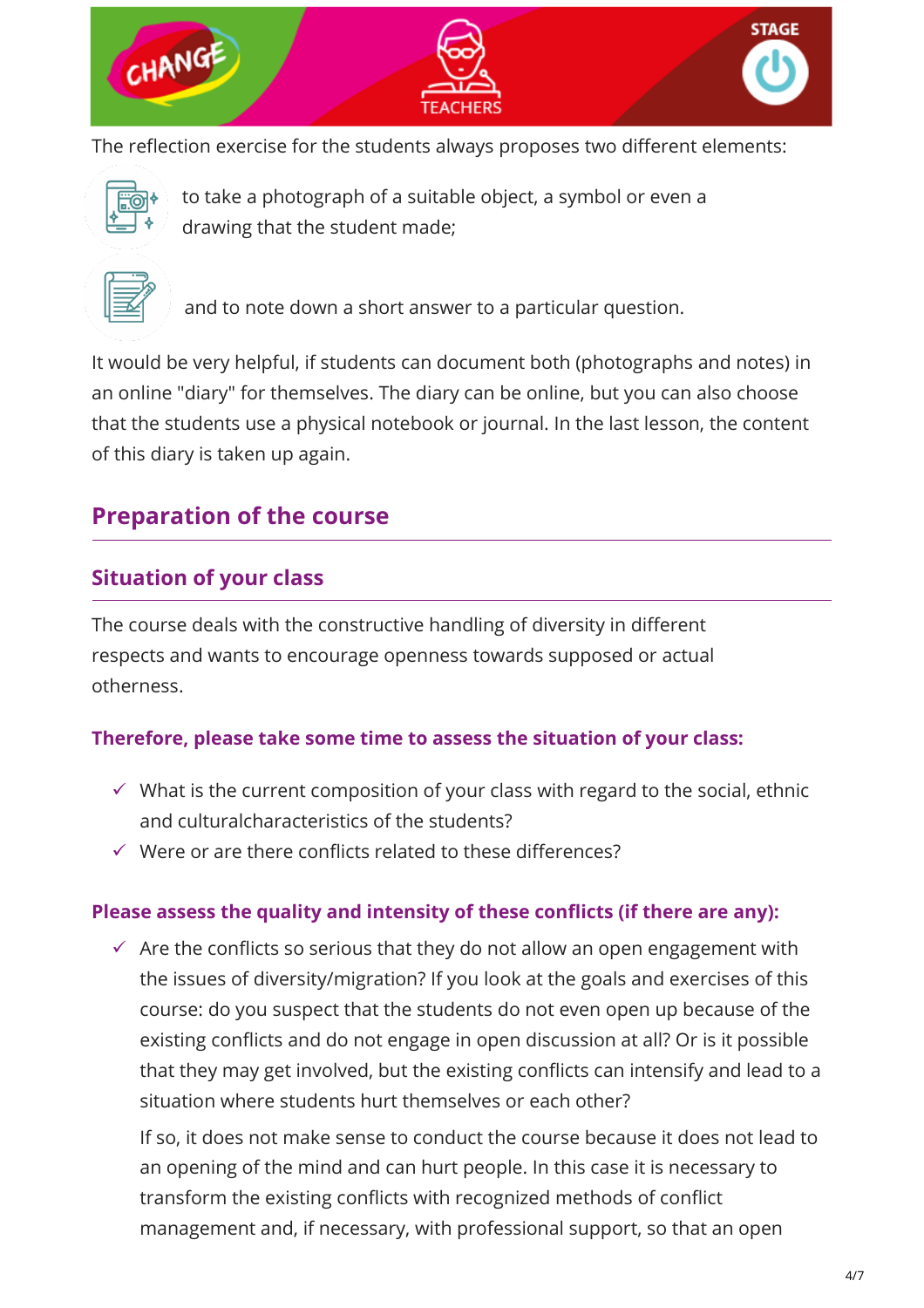

discussion becomes possible. It may be useful to consult with the school authorities as to whether the course can be held and what external support is required for the preparation.

 $\checkmark$  Or are the conflicts of a quality that they can be a chance for a lively discussion ofthe topics mentioned? In this case, tensions and conflicts can even help to better understand oneself and others and to open the mind.

## **Are there any refugees or other students with a migration history in your class? Please assess your current situation:**

 $\checkmark$  Can the questions and experiences related to the subject of persecution and migration be discussed openly and vividly in your class without the students feeling worried, frightened or depreciated? Especially: do you know if there are traumatized students in your class? Many refugees have experienced trauma related to war, persecution or flight that may affect their mental and physical health long after the events have occurred. If you know or suspect that there are traumatized students in the class, the course can only be conducted after consultation with trauma experts (e.g. school psychologists with experience in trauma work).

Please do not hesitate to request professional and, if necessary, external support. Your CHANGE partner can help you to find support. If there is any risk of traumatized students being endangered, the course cannot be held. It is not possible to conduct the course while excluding the concerned students. If you are sure (in consultation with trauma experts) that students with stressful and traumatic experiences are able to participate in the course, careful delivery of the course can contribute to a healing atmosphere.

## **Your own background and starting situation**

One of the aims of the course is to help students acquire factual knowledge about the situation of refugees and migrants. As a teacher you do not need to be an expert on the subject and you do not necessarily need to have a lot of knowledge. However, it is important to be aware of the possible limitations of your own knowledge and to recognizewhen it is necessary to actively inform yourself.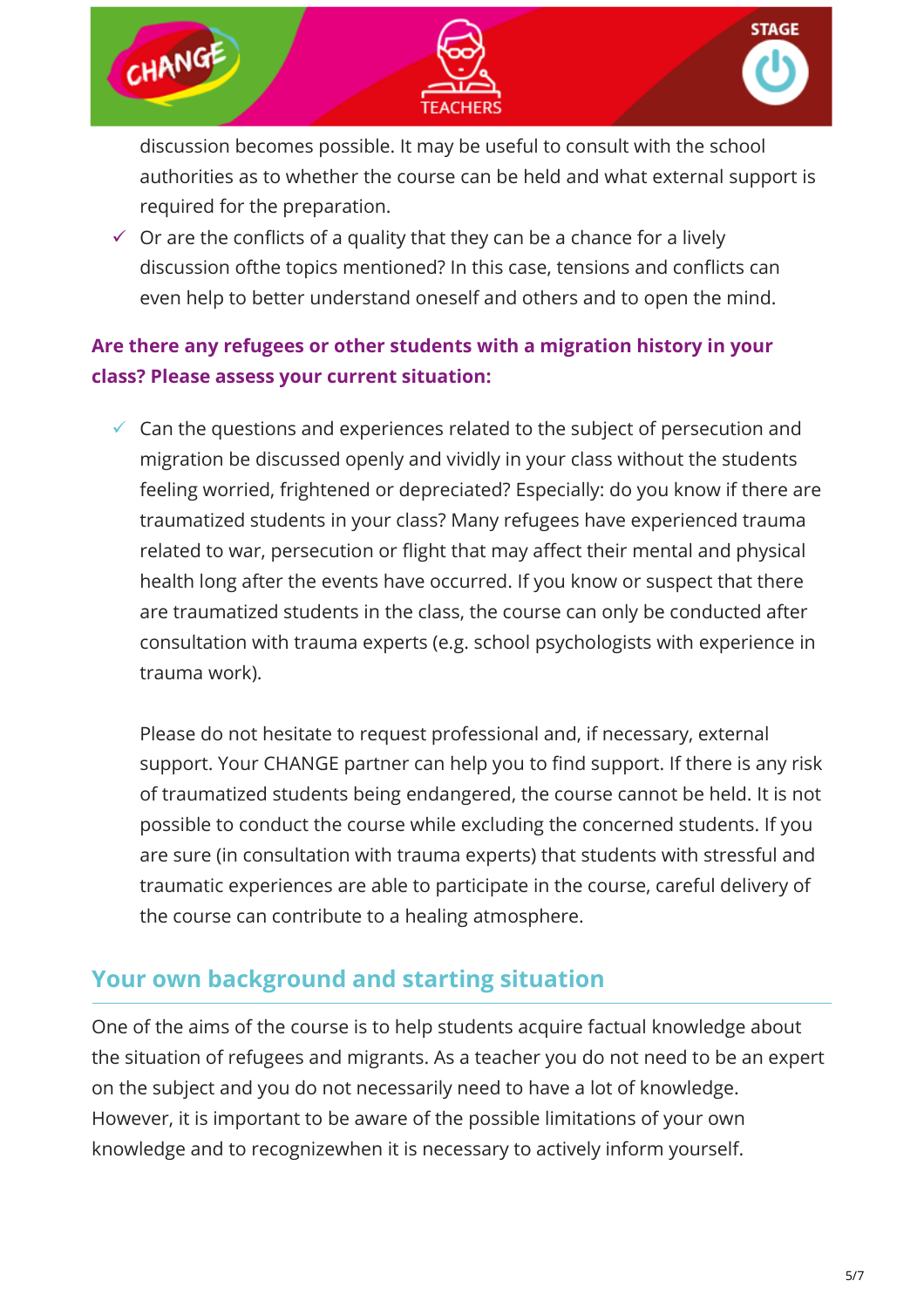

For this purpose we have compiled a glossary of the most important terms and a list of information sources. It can also be helpful if you are looking for external support. Your CHANGE partner has knowledge and experience in this field and can answer many of your own open questions. If required, your CHANGE partner can offer you a preparatory training on the topic. Do not hesitate touse this knowledge!

The course is not least about becoming aware of one's own experiences and (not alwaysconscious) attitudes towards refugees, migrants and diversity and dealing with them constructively.

Even if the teacher should guide and moderate the exchange among students methodically and bring his or her own experiences and attitudes in only to a lesser degree, it is important to be aware of these. Therefore, you should try to become aware ofyour own experiences, attitudes and feelings related to this topic.

- $\checkmark$  If you have your own experiences with refuge or migration: Which of these experiences could be helpful to encourage the exchange of students on the subjectof refuge/migration and to prepare and reflect on the planned encounter with refugees/migrants?
- $\checkmark$  For any teacher who has to conduct a course that deals with prejudices and stereotypes, it is essential to become sensitive to one's own attitudes of this kind. The point is not to "get rid" of them, but to be sensitive to them and to remain awareof one's own "blind spots" and the limitations of one's own perspective.

## **For your own preparation, it can therefore be useful to get to know yourself better with a small exercise. If you have experienced this video as helpful for yourself, you may be able to use it in the course! (for example, in Stage 5, Step 1/2)**

#### **"The danger of a single story"**

Although Chimamanda Adichie, a writer from Nigeria, came to the USA as a student and not as a refugee, she nevertheless had to experience being fixed to a certain image or a certain story ("single story"). In a speech she describes how she experienced this fixationand reduction as a denial of recognition, as the exercise of power, and even as a robberyof her dignity.